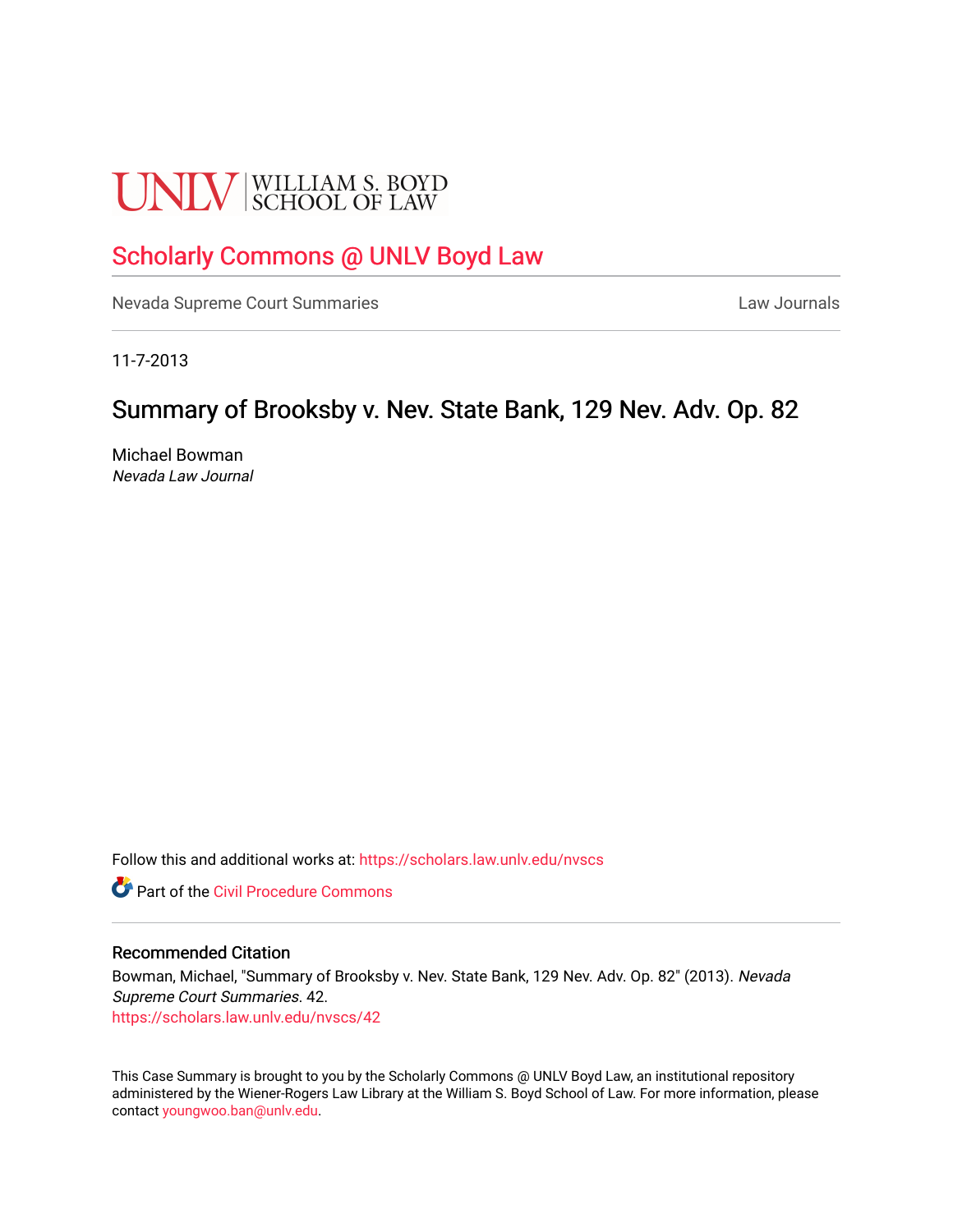*Brooksby v. Nev. State Bank*, 129 Nev. Adv. Op. 82 (Nov. 7, 2013)<sup>1</sup>

#### PROPERTY/CIVIL PROCEDURE

#### **Summary**

The Court determined two issues: (1) whether a judgment creditor may garnish a nondebtor's funds in bank accounts held jointly with a judgment debtor; and (2) whether NRS  $31.070<sup>2</sup>$  imposes an absolute deadline for making a third-party claim, thereby precluding the district court from having jurisdiction.

#### **Disposition**

A judgment creditor may not garnish a nondebtor's funds in bank accounts held jointly with the debtor. Furthermore, NRS  $31.070<sup>3</sup>$  does not impose an absolute deadline for making a third-party claim, thereby giving the district court jurisdiction.

#### **Factual and Procedural History**

Appellants are the children of judgment debtors who owe respondent Nevada State Bank on a post-foreclosure judgment. Nevada State Bank executed on the judgment by levying on the debtors' Wells Fargo bank accounts through writs of execution and garnishment. In the process, respondent levied accounts appellants held jointly with their mother. Appellants contend that the accounts were established when they were minors and held funds that belonged to them solely. Furthermore, appellants were not served with the writs of execution and garnishment.

Appellants petitioned the district court for a hearing and made verified claims for wrongful execution. However, the verified claims were not served on the constable who had served the writs of execution and garnishment and therefore Nevada State Bank objected. One month later, appellants made renewed claims and a petition and served them on the constable. The district court rejected the petition and claims because the pleadings were improper. Shortly thereafter, appellants filed renewed claims and another petition for the return of their funds under NRS  $21.120<sup>4</sup>$  and NRS  $31.070<sup>5</sup>$ . The district court denied their claims and petition, stating that the claims were untimely. Appellants appealed to the Nevada Supreme Court.

#### **Discussion**

Appellants argued that funds held jointly by a judgment debtor and a nondebtor "are subject to levy by a judgment creditor only to the extent that they are owned by the judgment debtor." In agreeing, the Court relied on *Kulik v. Albers, Inc.*<sup>6</sup> and held that "[o]nly property owned by the judgment debtor is subject to garnishment." Additionally, the Court noted that a

<sup>&</sup>lt;sup>1</sup> By Michael Bowman.<br><sup>2</sup> NEV. REV. STAT. § 31.070 (2013).<br><sup>3</sup> *Id.*<br><sup>4</sup> NEV. REV. STAT. § 21.120 (2013).<br><sup>5</sup> *Id.* § 31.070 <sup>6</sup> 91 Nev. 134, 137, 532 P.2d 603, 605 (1975).